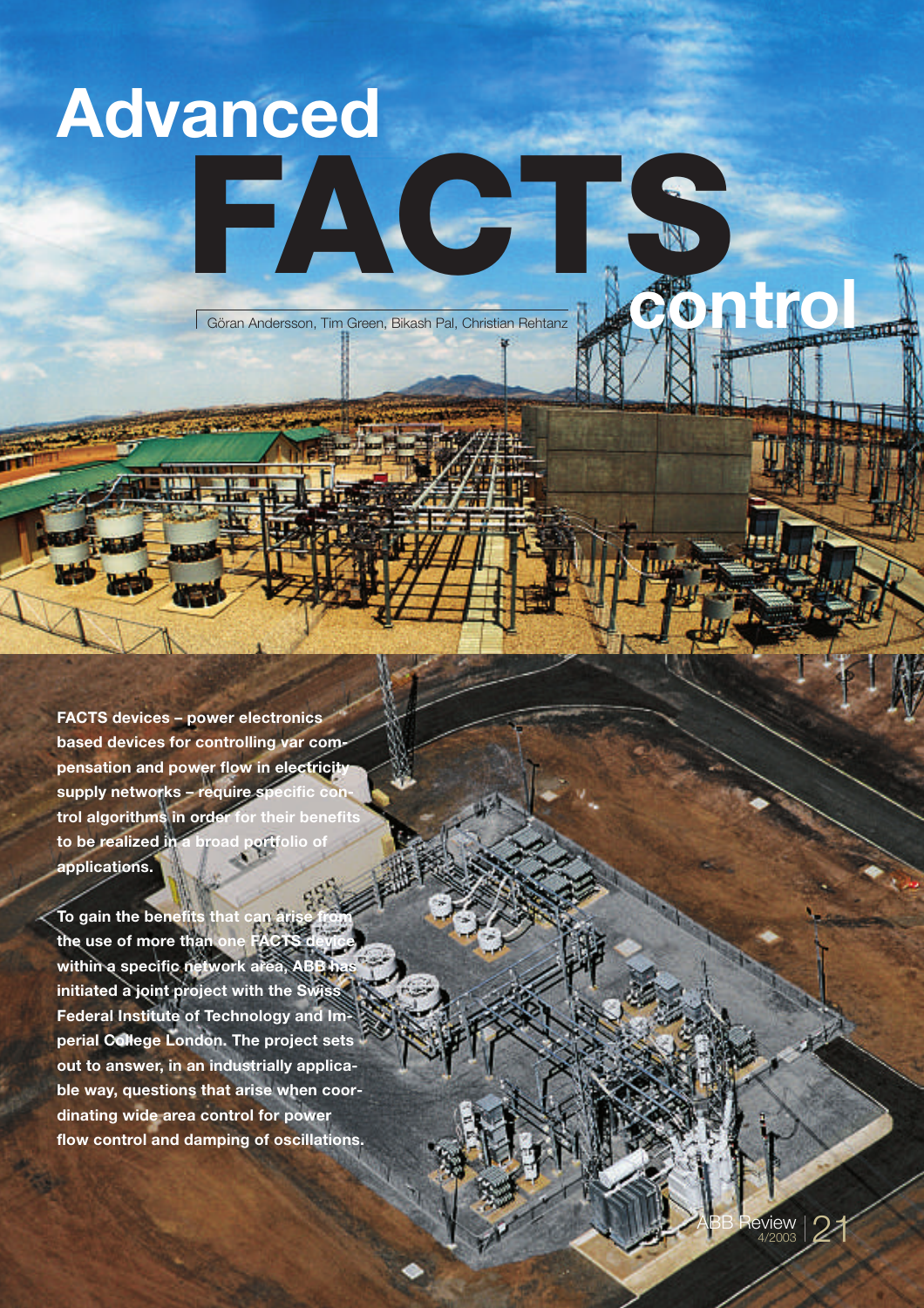Power networks con-<br>tinue to expand and tinue to expand and adapt as demand for electricity grows, new technology emerges and market conditions change. However, the addition of controllability in order to fully utilize existing transmission capacity, or of new controllable lines, can bring new problems with it. Often, the controllability of the system as a whole then has to be upgraded.

Controllable power electronics devices are

available today that not only offer utilities a whole host of new options but also are leading to a new class of system: Flexible AC Transmission Systems, or FACTS. FACTS devices are integrated in a system for a variety of reasons, such as power flow control, reactive power (var) compensation, or ancillary functions like damping of oscillations.

Controlled transmission paths are increasingly necessary in order to enhance transmission logistics and allow more competitive power system operation. However, the number of paths that can be controlled is limited by the control systems' present-day inability to cope with an inherent tendency to interact adversely. Moreover, badly damped oscillatory modes can limit transmission capability and hinder the efficient use of remotely generated energy, such as hydropower. Market activities can be limited, too. Given all this complexity, coordinating damping controllers can be a difficult task.

To solve the related problems ABB Corporate Research and ABB Power Systems initiated a cooperative project with the Swiss Federal Institute of Technology and Imperial College London. Both of these institutes have extensive experience in power system control and their work has significantly influenced the industry's embrace of FACTS.



# Project goals are defined

The key problem is that the design of the controller for a new controllable device affects the entire power system. This is because any one device works in an environment in which there are several other controllers, and these may interact with one another. Also, all the other controllers in a power system contribute to the design problem. It follows then that a key requirement of any new con-

troller is that it shall neither negatively affect the overall system nor necessitate a redesign

FACTS devices are integrated in a system for a variety of reasons, such as power flow control, reactive power (var) compensation, or ancillary functions like damping of oscillations.

■ The various network controllers should work together and use the same control approach. ■ The design should exhibit a robustness that is in keeping with the changing requirements of modern power system operation.  $\blacksquare$  Modularity is required for all control tasks to allow FACTS devices to be adapted for every kind of application.  $\blacksquare$  Scalability of the design to different control ranges must be

■ Undesirable behavior or malfunctions in contingency situations (faults, line tripping, etc) must be avoided.

possible.

#### Coordinated FACTS control

With the development of FACTS devices, utilities are today able to considerably enhance power flow controllability. This is important in the context of growing energy demand and the emergence of energy trading markets.

> environmental reasons, restrictions are often placed on the installa-

Another problem is that, for

of controllers already implemented, such as generator controls or power system stabilizers.

The main goal of the initiated project is therefore to work out the requirements and constraints for such a controller and propose an appropriate design. This design should be easily scalable to different control ranges and be compatible with ancillary functions. These requirements led to the following specifications being defined:

■ The controller design shall not require a redesign of network controllers already implemented. tion of urgently needed power transmission lines. Maintaining a reliable supply of electricity on defined line corridors without affecting other paths or the consumers in the system will therefore be crucial in the future.

Series flow control devices introduce new control variables into the power flow calculations. One important component is the controllable series compensator (CSC), which, by allowing fast, continuous changes in the transmission line impedance, provides an effective means of power flow control. Using a CSC, active power flows along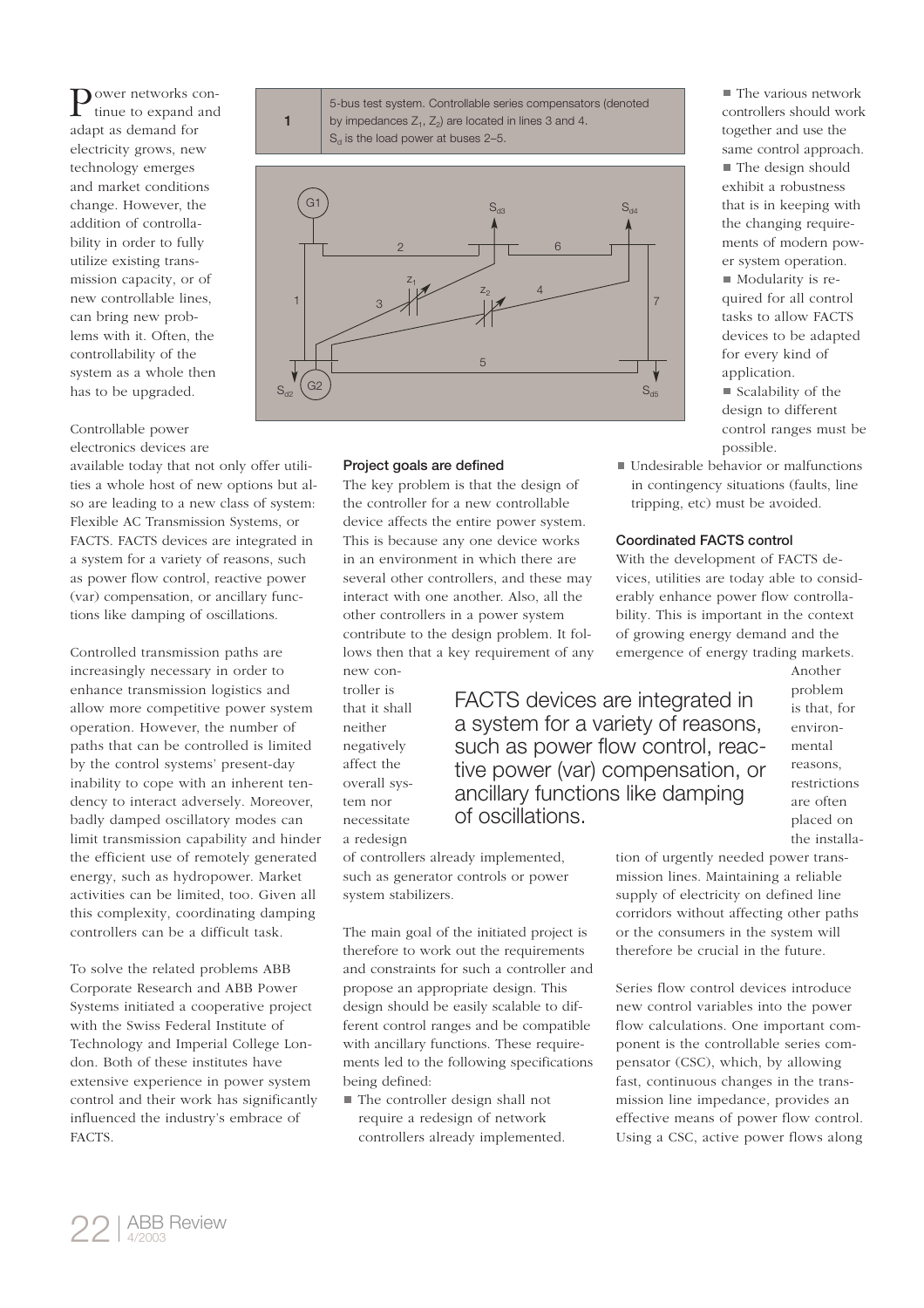the compensated transmission line can be maintained at a specified value under various operating conditions.

A more exact method of computing sensitivities – one that also takes the actual power system condition into consideration – would obviously be useful for analyzing power flow control with controllable devices. Linearization of the load flow equations around the nominal operating point yields such sensitivities, thereby defining a sensitivity matrix.

The sensitivities can be used to calculate a system's total active power loss or to estimate the effect on

the transfer capability of variations in certain parameters, eg those describing other transfers, operating conditions or assumed data.

An important question that has to be answered concerns the line flow regions that are obtainable for a set of controllable components with a given control range. The concept of load

flow feasibility boundaries presented in [1] addresses this. The same concept can also be used to calculate the increases in load and generation that are possible without violating given line flow constraints.

### Power flow control

How many transmission paths can be controlled is limited by the control systems' inability to cope with an inherent tendency to

interact adversely.

Power flow control aims at controlling active and sometimes reactive power flow through certain lines at specified levels. Control here is based on the implementation of power flow sensitivi-

> ties. The controlled devices are

The power flow through a transmission line

CSCs.



2 | Line flow feasibility boundaries

 $W_2, W_3$ Variables for active power flow over lines 2 and 3 in Fig. 1

varies approximately as a quadratic function of the degree of series capacitor compensation between 0 and 100%. This can best be explained by referring to the simple 5-bus test system in . **1**

Quadratic models can be used to represent the line flow feasibility boundaries for different levels of compensation. The boundaries are not perfectly

straight lines, but they could, with very high accuracy, be approximated by straight lines **2**. Thus, it suffices to calculate the line flows in the corners.

It is now supposed that the power flows in lines  $3$  and  $4$  ( $\blacksquare$ ) are to be controlled according to some specified power flow



| Scenario I |                   |
|------------|-------------------|
| $P_{13}$   | Base case $+15%$  |
| $P_{14}$   | Base case $+20\%$ |
| G,         | Base case $+35%$  |
| $W_3+W_4$  | Base case $+29%$  |

Variables for active flow over lines 3

# Scenario II

 $W_2$ ,  $W_4$ 

| $P_{12}$  | Base case $+44%$  |
|-----------|-------------------|
|           | Base case $+38\%$ |
| G,        | Base case $+82%$  |
| $W_3+W_4$ | Base case $+69%$  |

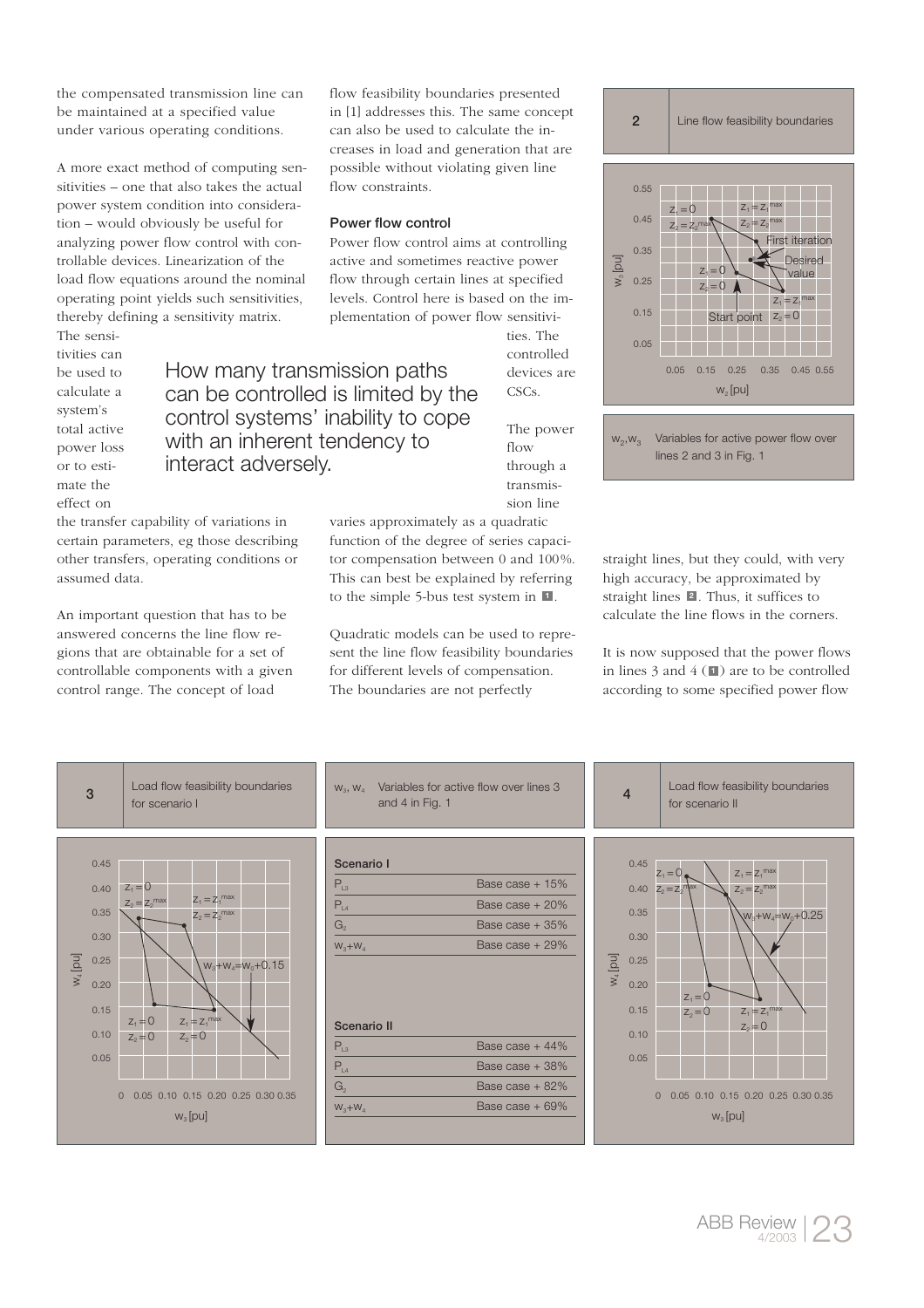control data. To achieve the specified power the control variables can be calculated using the sensitivity matrix. Taking the starting point in  $\blacksquare$  as the base case, then using the sensitivity relations and substituting numerical values, a solution is obtained after three iterations. A solution very close to the desired value is obtained after the first iteration. The second and third iterations yield only very minor improvements.

It will now be assumed that, from the base case, the loads on buses 3 and 4 increase, and that this increase is met by generator G2. It is further assumed that the additional power flows on lines 3 and 4, where the CSCs are located. It is now relevant to ask how long, and how much, load can be added before power flow controllability is lost on lines 3 and 4. and show, for two different sce-**3 4** narios, the different line flow regions in which there is still control. But whereas in **3** the controllability is still flexible, in the active power flow through lines 3 **4** and 4 cannot be increased to the specified amount. Another possibility is, of course, to keep the power flow on lines 3 and 4 at the point  $(z_1^{\text{max}}, z_2^{\text{max}})$ , with the remaining power flowing through other lines.

## Damping control

Low-frequency oscillations (0.2–1.0 Hz) involving large subsystems of an interconnected system are an inherent feature of power system operation [3].





System model used for study

5 System model used for study<br>
TCPAR Thyristor-controlled phase angle regulator



These oscillations comprise many electromechanical modes, often larger in number than the controllable devices installed in the system. In recent years, much research work has been focused on designing new control structures that seek to improve the damping of these multiple oscillatory modes. The primary idea behind the control design is to employ

cost-effective to implement centralized

a combination of remote stabilizing signals and diverse

modal

The study shows that when an LMI framework is used, a controller can be designed which is unaffected by plant variation and tolerates non-linearities.

controllers using global signals than to install new control devices [5]. Here, the goal of the project team is to demonstrate and test a multivariable control design methodology for robust damping of inter-area oscillations employing remote stabilizing signals for a TCPAR (Thyristor Controlled Phase Angle Regulator) installed in the study system mod-

> el shown in **5**. This one FACTS device will be required to damp several modes and be designed to operate in harmony with the existing generator

excitation controllers (which were included in the model) without requiring redesign of that control. content. The remote stabilizing signals are often referred to as 'global signals' to illustrate that they contain information about the overall network dynamics, as opposed to local control signals lacking adequate observability of the relevant system dynamics [4]. It may be more

Damping control design: a multi-objective optimization problem

Oscillations in power systems are triggered by events such as sudden varia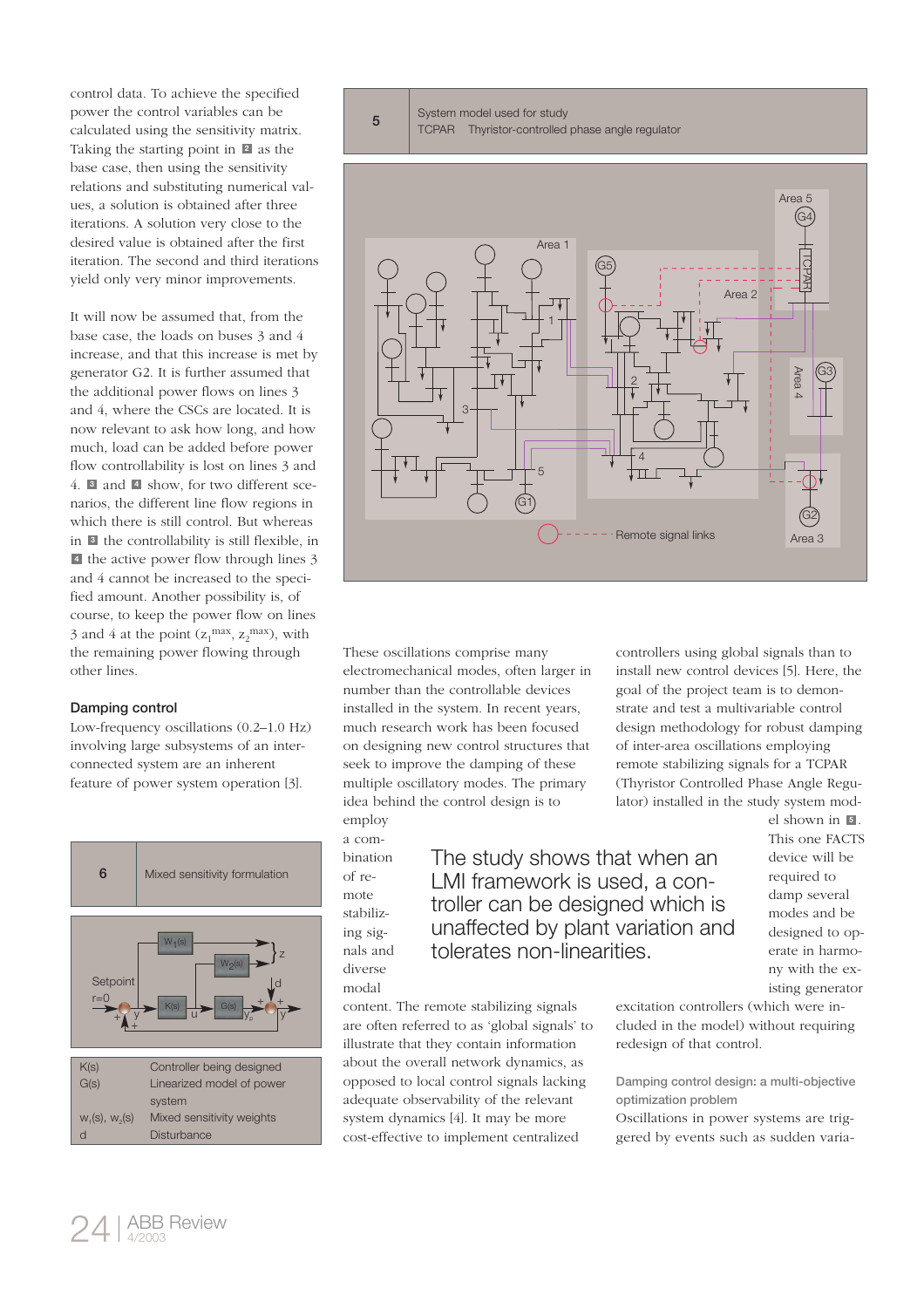tions in load demand or voltage regulator action in response to faults. The primary function of the damping controllers is to minimize the impact these disturbances have on system operation.

> The research has demonstrated that effective damping of multiple swing modes can be achieved through appropriate design of a single TCPAR.

The design objective is essentially to minimize a weighted mixed objective function. This is shown in **6** as a disturbance rejection problem with a constraint on control effort.

The controller is obtained through numerical optimization once the problem has been formulated in the Linear Matrix Inequality (LMI) framework. For the system shown (as an example) in , a 3-input, 1-output controller was **5** designed for the TCPAR using three stabilizing signals from three different remote locations. The output of the LMI solver produced a high-order controller that would be difficult to implement. The controller was subsequently simplified by means of model order

reduction to a 6thorder controller. To ensure that it retains all of the desired properties and is robust enough to handle plant variation, the reduced-order controller was tested on the original system model for many different operating conditions. The tests provide an eigenanalysis of the system. **7** shows that the damping ratios of at least 4 modes are significantly im-



proved by the controller. Further, the damping remains good for a variety of load types, tie-line powers and line outages.

To assess the LMI-based controller's performance when the system experiences non-linearities, such as saturation, a time-step simulation was performed.



A three-phase bolted fault was initiated near bus 4 on one of the tie-lines connecting buses 4 and 5 for 80 ms (approximately 4 cycles) followed by opening of the faulted line. The graphs in **8** show the relative angular separation of machines G1, G2, G3 and G4 from that of machine G5, illustrating that the inter-area oscillations are damped out in 10–5 seconds, considerably faster than